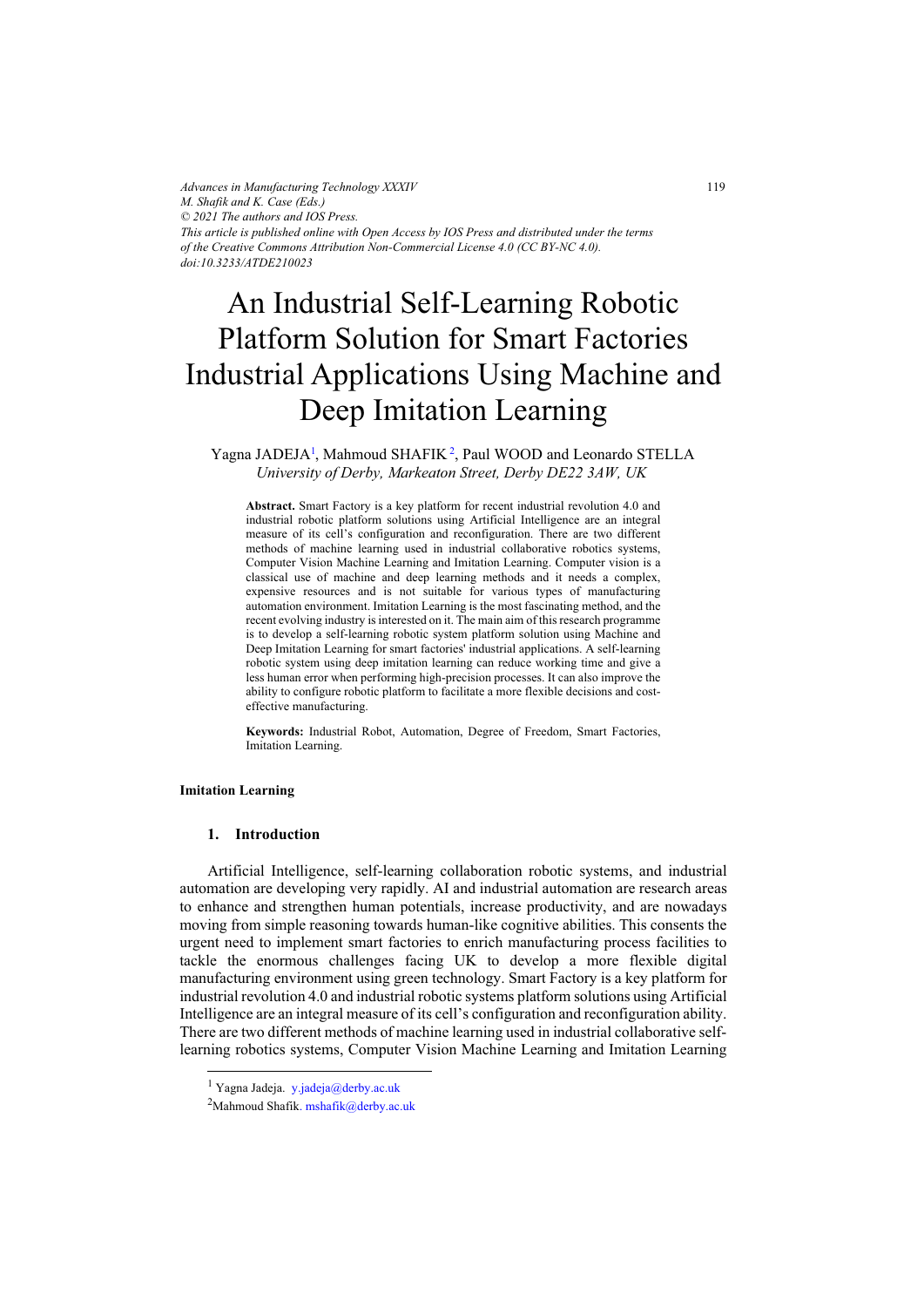(Osa, et al., 2018). Computer vision is a classical use of machine and deep learning method and it needs complex, expensive resources and is not suitable for various types of manufacturing automation environment (Park, Li, & Hong, 2020). Imitation Learning is the most fascinating method and the recent evolving industry is interested on it. In the Imitation Learning scenario, a robot can programme by demonstrating how to complete a task. For example, someone could show a collaborative robot how to grasp an object by guiding the robotic arm the first few times (Association, n.d.); (Bagnell, 2015). In this way, the robot would learn to grasp the object on its own. Such a method offers a flexible manufacturing process environment that can reduce working time, a complication in the development lifecycle and providing less human error when performing high precision processes systems (Osa, Multimodal Trajectory Optimization, 2020). It is also one of the most suitable approaches to meet flexible, programmable and fixed industrial automation requirements. Since its flexible software platform can usually be modified easily by expert training to meet the end-users particular manufacturing process provisions and demands. This makes it an economical, portable and low-maintenance platform solution for many industrial applications, where there is a need to manufacture a variety of products and parts, specific classes of product changes and fixed sequences of processing or assembly and or high-risk processing environment.

The self-learning robot using machine and deep imitation learning is an autonomous system capable of learning from experts, sensing the surroundings-manufacturing environment, carrying out the necessary calculations, make relevant precise decisions and carrying out actions in a real manufacturing environment (Jadeja & Pandya, 2019); (Katz, 2017); (Shyam, Hao, Montanaro, & Neumann, 2020). The main goal of imitation learning algorithm is to learn a policy that reproduces the behavior of experts who demonstrate how to perform the desired task. To perform imitation learning, there is a need to develop a system that records demonstrations by experts and learns a policy to reproduce the demonstrated behavior from the recorded data. There are multiple ways of recording the behavior of experts such as motion capture systems and teleoperated robotic systems record data from expert behavior (Osa, et al., 2018); (Osa, Multimodal Trajectory Optimization, 2020); (Judah, Fern, Tadepalli, & Goetschalckx, 2014).

The development of an imitation self-learning system must go through several choices to formalize the platform solution for specific industrial applications. These choices are can be summarized as follow: access to the reward function: imitation learning or reinforcement learning, parsimonious description of the desired behavior: behavioral cloning / duplicating or inverse reinforcement learning, access to system dynamics: model-based or model-free, similarity measure between policies, features and policy representation (Osa, et al., 2018); (Association, n.d.); (Bagnell, 2015); (Osa, Multimodal Trajectory Optimization, 2020). The imitation self-learning systems are normally developed to control different processes using near real-time advanced embedded systems and programmable logic controller technology, multi degrees of freedom actuation systems, a combination of the high standard array of sensations technology and high tech-self-learning algorithms (Cavalcanti & Santana, 2017). Recently, the self-learning robotic arm using the imitation learning method has been used for trajectory planning of manipulators placed on small spacecraft. This was design for regional transparency in future space missions and limited human interruption from the ground station, a 7-Degrees of Freedom (DoF) robotic arm was developed and projected to perform several tasks such as debris retrieval, on-orbit operation and installation (Shyam, Hao, Montanaro, & Neumann, 2020). The research focused on the problem of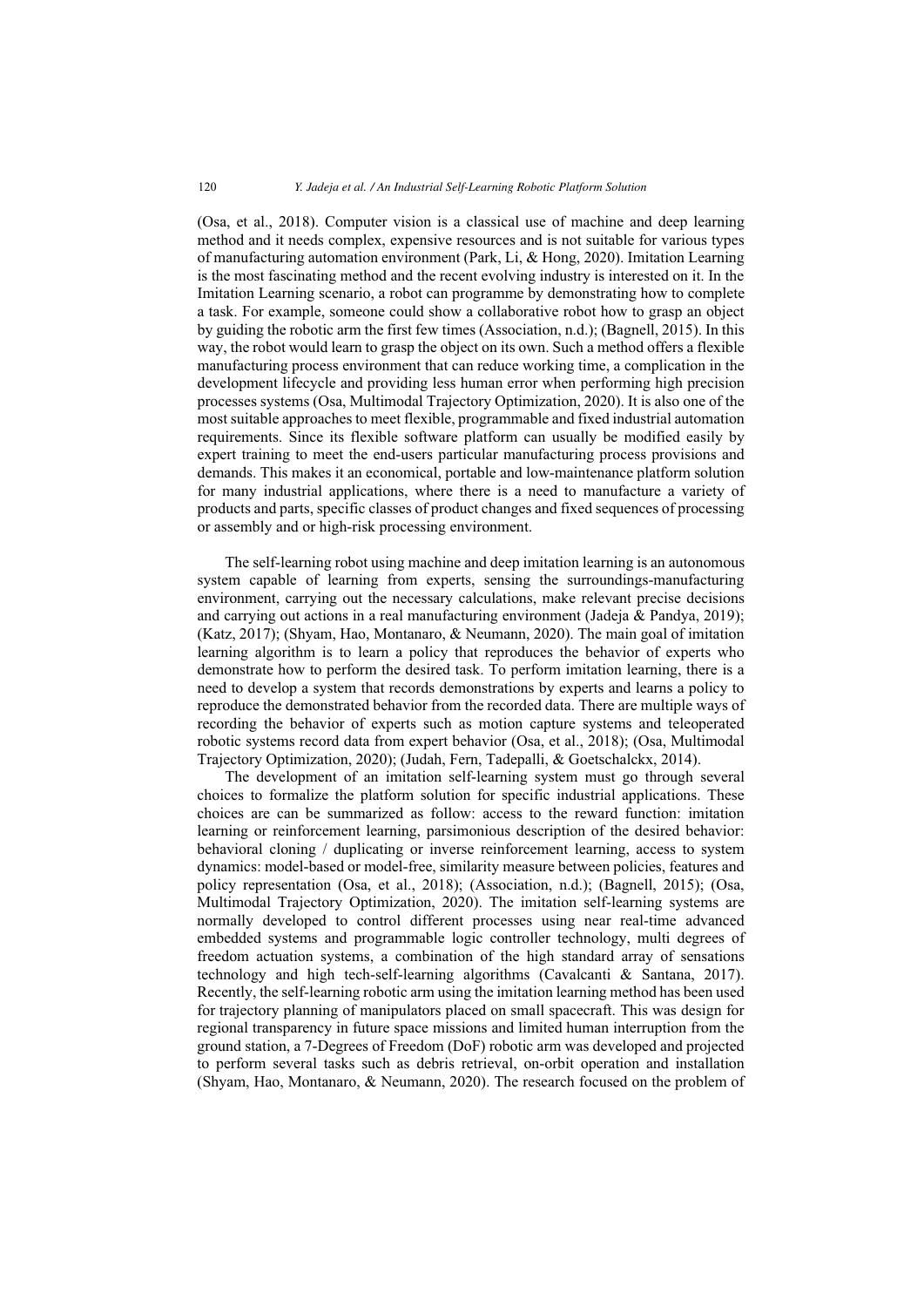decreasing attitude interference to spacecraft buses as the arm reaches out to discover debris. The learning method is offline and computationally very effective for discovering new routes after deployment. The future scope of a researcher is to test the trajectoryplanning algorithm in a Future Space Debris Removal Orbital Manipulator (SDROM), which has a similar microsatellite spacecraft bus as Remove DEBRIS (Shyam, Hao, Montanaro, & Neumann, 2020); (S.Aglietti, et al., 2017). The robotic device provides complex, adaptive and autonomous interaction with real-time performance assessments and feedback to acquire imitation competencies. In a consumer analysis for children with ASD (Autism Spectrum Disorders) who usually create control samples, the device has been checked. In the consumer analysis, the system's output was often compared to that of a human therapist. The findings suggest that the robotic device built has a strong tolerance to the target population, has involved children with ASD more than a human therapy, and has provided a comparatively better outcome than a human therapist (Zheng, et al., 2014). This research offers a new paradigm for imitation learning at the cognitive level. It uses parsimonious cause-and-effect logic to understand and recognized the demonstrated abilities and describe or assert their own actions. Throughout the next generation of autonomous systems, the study is used to help analyse the neurocomputational cognitive control, contributing gradually to systems that are more versatile and transparent (Katz, 2017). This initial investigation into the current technology of this programme scope state of the art reveals that there are still several challenges in self-learning systems platform solution in both hardware and software.

# **2. Self-learning Robotic System using Machine and Deep Imitation Learning**

#### *2.1 System Architecture*

The System architecture is shown in Fig. 1, Robot imitation learning has recently become one of the favorite research areas globally. The method of imitation learning robotic manipulation is mainly divided into three sections: demonstration, representation, and the imitation learning algorithm.

## *i. Demonstration*

The core of the imitation learning process is the development of operational intelligence (Attia & Dayan, 2018), which is the technique of obtaining knowledge from an expert through "observation". Now, there are two forms of imitation learning presentation techniques: indirect demonstration and direct demonstration (Kumar, Gupta, Todorov, & Levine, 2016). Indirect presentations do not require physical contact with the robot and are instead set up in a separate environment. Indirect learning of wearable sensors captures measurements, in resulting more accurate and informative (Wana, Lu, Wu, & Harada, 2016); (Sermanet, et al., 2018); ( Fang , Sun , & Liu, 2017). Direct demonstration obtains instructional examples directly from the robot and can be divided into two types: 1) Kinesthetics training, which entails the operator making eye contact with the robot and guiding it through a specific operation. 2) Teleoperations in some cases are simply teaching based on pose or trajectory, with little information about the actual procedure (Esfahani & Ragaglia, 2018); (Zhang, et al., 2018); (Gašpar , Nemec , Morimoto , & Ude, 2018).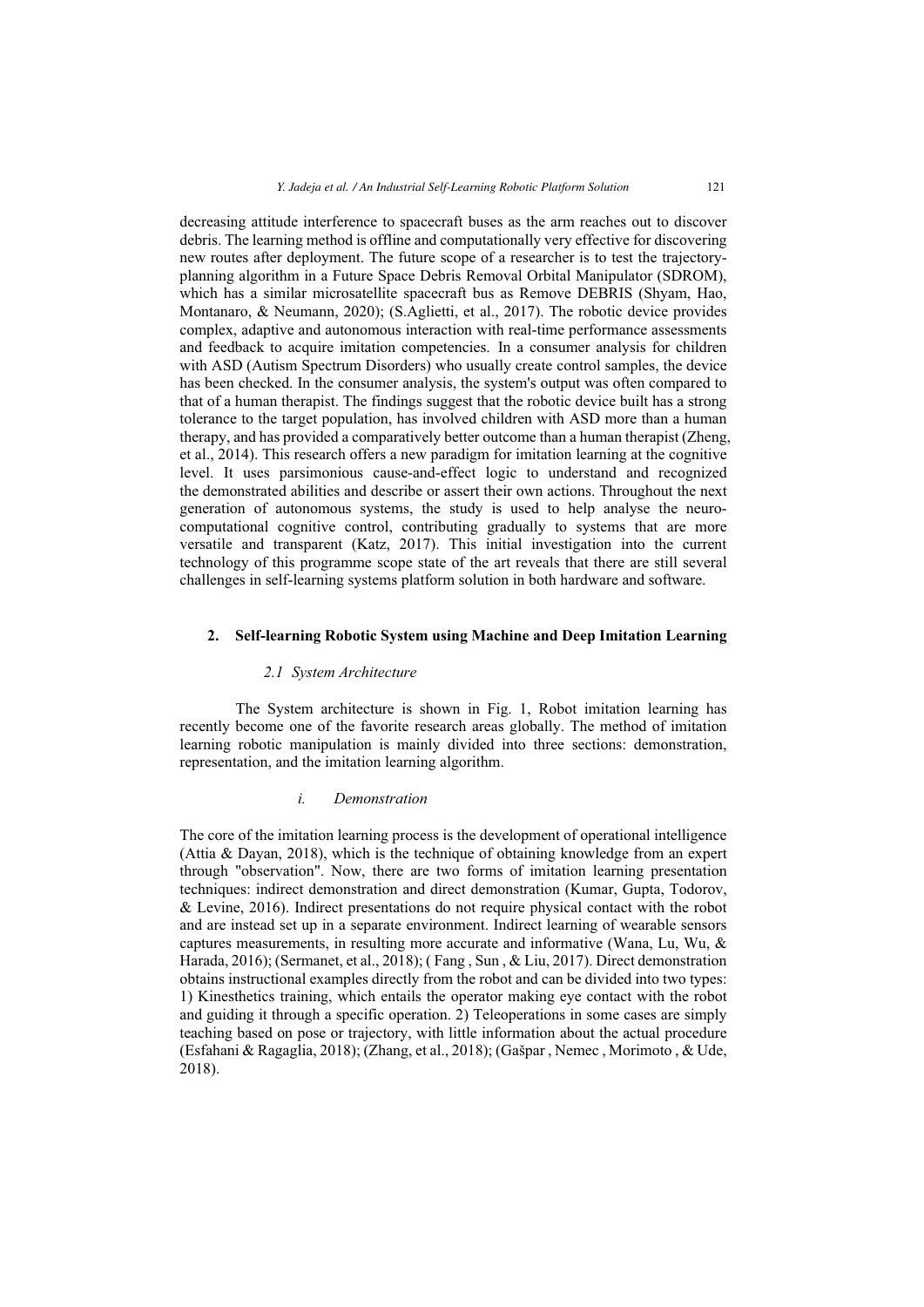

#### *ii. Representation*

The sample can include a variety of features after the demonstrator completes the manipulation. It is critical to classify the demonstration adequately and effectively. 1) Symbolic representation is a mental representation of robots on a high level in imitative learning. The same operating principle allows different tasks to be completed. It provides a practical solution to tackling difficult problems of multi-step learning. 2) The trajectory characterized is defined as a primitive motion (Yang, Wang, Cheng, & Ma, 2017). It describes the human body by probability and extends it to the robot. During trajectory characterization, as many dynamic features as possible are needed in the sample. 3) The action-state space is described differently from the characteristics of symbolization and trajectory. By corresponding control behavior, the mapping relationships between the task-related requirements and the system status are established. In recent years, several methods of machine learning have been successfully used for the identification of tactile material, including nearest neighbour, vector assistance, the Gaussian process and nonparametric Bayesian training. The analysis of the classification of multimodal organizational information is essential for imitational learning and it can help to learn in the study of long-term information characterization.

## *iii. Machine and Deep Imitation Learning*

Imitation learning is a technique that enables skills to be transferred from humans to robotic systems. The goal of imitation learning is to learn a policy that reproduces the behavior of experts who demonstrate how to perform the desired task. To perform imitation learning, we need to develop a system that records demonstrations by experts and learns a policy to reproduce the demonstrated behavior from the recorded data. There are multiple ways of recording the behavior of experts. For example, motion capture systems and teleoperated robotic systems record data from expert behavior. Deep learning models represent a new learning paradigm. Deep learning is a subtype of machine learning in artificial intelligence that involves models which can learn autonomously from unorganized or unlabeled information. Deep neural learning and deep neural network are other terms for the same thing. Also known as deep neural learning or deep neural network (Chassagnon, Vakalopolou, Paragios, & Reve, 2020). Latest innovations in image processing and voice recognition have sparked widespread interest in this area, since it appears that applications in a variety of other disciplines using large data are also feasible (Emmert-Streib, Yang, Feng, Tripathi, & Dehmer, 2020).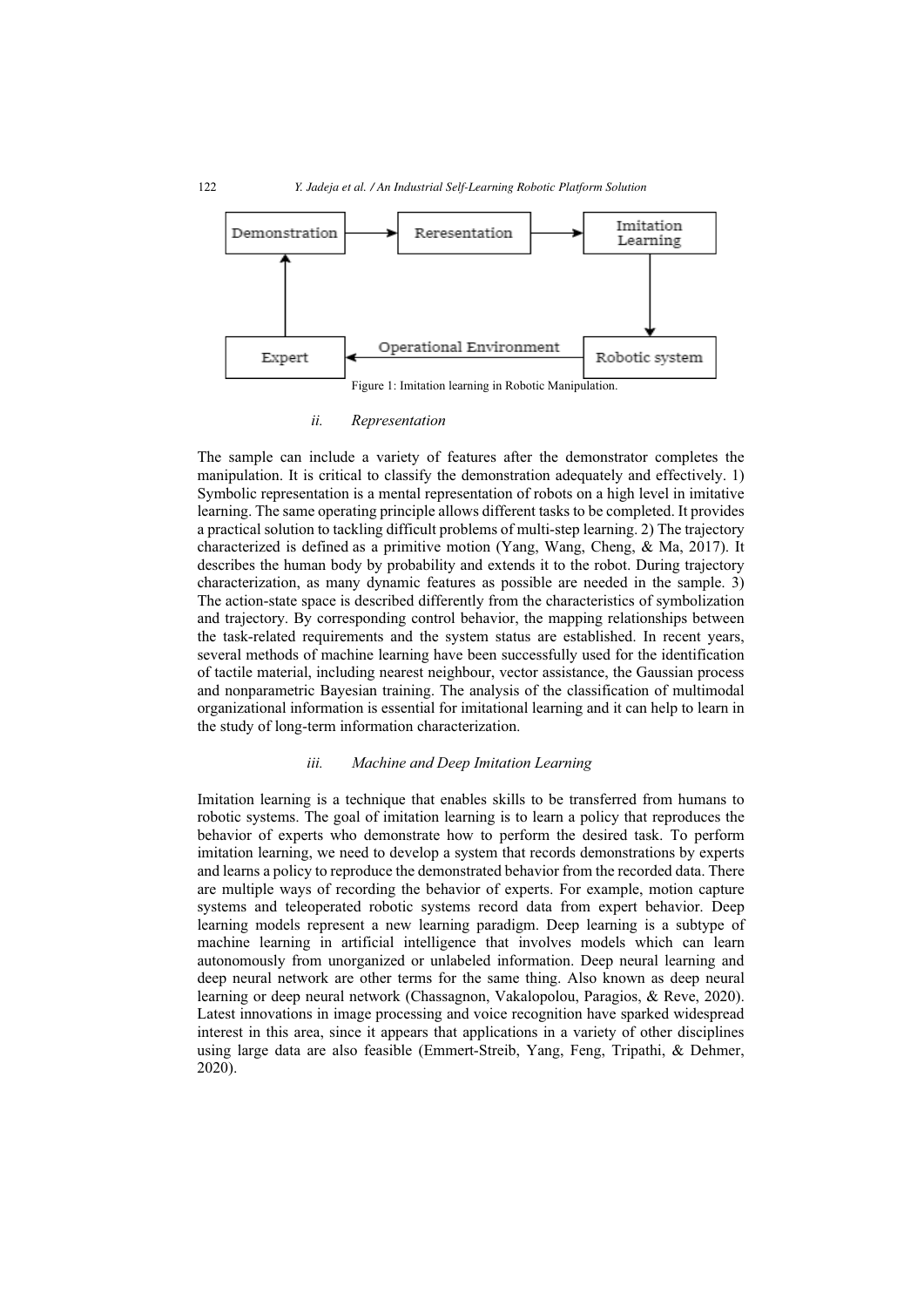#### **3. Research Programme Scope and Future Work**

To achieve the aim and objectives, three main research methods will be used during the development life cycle of this research and these are exploratory, constructive and empirical methods. Empirical methods will consider records demonstrations (i.e. using either motion capture systems and teleoperated robotic systems) by experts and learns a policy to reproduce the demonstrated behavior from the recorded data. The three methods will allow identifying the self-learning robotic system platform solution key machine and deep imitation learning resources, design specifications, system architecture, defining the system main hardware design choices & algorithms & software, and then test the feasibility of the design using empirical evidence. A prototype will be developed and will be tested based on design specifications and industrial case studies need to verify the potential of the platform solution from applied research, economic and environmental impact point of view. Also, discuss critical evaluation in future for deep learning.

#### **4. Conclusion**

In the Imitation Learning scenario, a robot can programme by demonstrating how to complete a task. It is also one of the cleverest approaches to meet flexible, programmable and fixed industrial automation requirements. This research paper is to survey a selflearning robotic system platform which is one of the emerging cutting-edge approaches to meet flexible, programmable and fixed industrial automation requirements to meet the various manufacturing needs. The self-learning robot using machine, deep and cognitive imitation learning is an autonomous system that capable of learning from experts, sensing the surroundings-manufacturing environment, carrying out the necessary calculations, make relevant precise decisions and carrying out actions in a real manufacturing environment. Imitation Learning is the most fascinating method and there is a growing interest in it. The development of an imitation self-learning system must go through several choices to formalize the platform solution for specific industrial applications.

#### **References**

- [1] Fang , B., Sun , F., & Liu, H. (2017). Development of a Wearable Device for Motion Capturing Based on Magnetic and Inertial Measurement Units. *Hindawi*.
- [2] Andersen, R. E., Madsen, S., Barlo, A. B., Johansen, S. B., Nør , M., Andersen , R. S., & Bøgh, S. (2019). Self-learning Processes in Smart Factories: Deep Reinforcement Learning for Process Control of Robot Brine Injection. *International Conference on Flexible Automation and Intelligent Manufacturing (FAIM2019).* Limerick, Ireland.
- [3] Arora, S. (2020, 01 29). *Aitude*. Retrieved 10 28, 2020, from https://www.aitude.com/supervised-vsunsupervised-vs-reinforcement/
- [4] Association, R. I. (n.d.). *Robotic Industries Association*. Retrieved from https://www.robotics.org/: https://www.robotics.org/
- [5] Attia, A., & Dayan, S. (2018). Global overview of Imitation Learning. *arXiv*.
- [6] Bagnell, J. A. (2015). *An Invitation to Imitation.* Robotics Institute and Machine Learning Department at Carnegie Mellon University.
- [7] Benotsmane , R., Kovács , G., & Dudás, L. (2019). Economic, Social Impacts and Operation of Smart Factories in Industry 4.0 Focusing on Simulation and Artificial Intelligence of Collaborating Robots. *MDPI, 8*(143), 1-20.